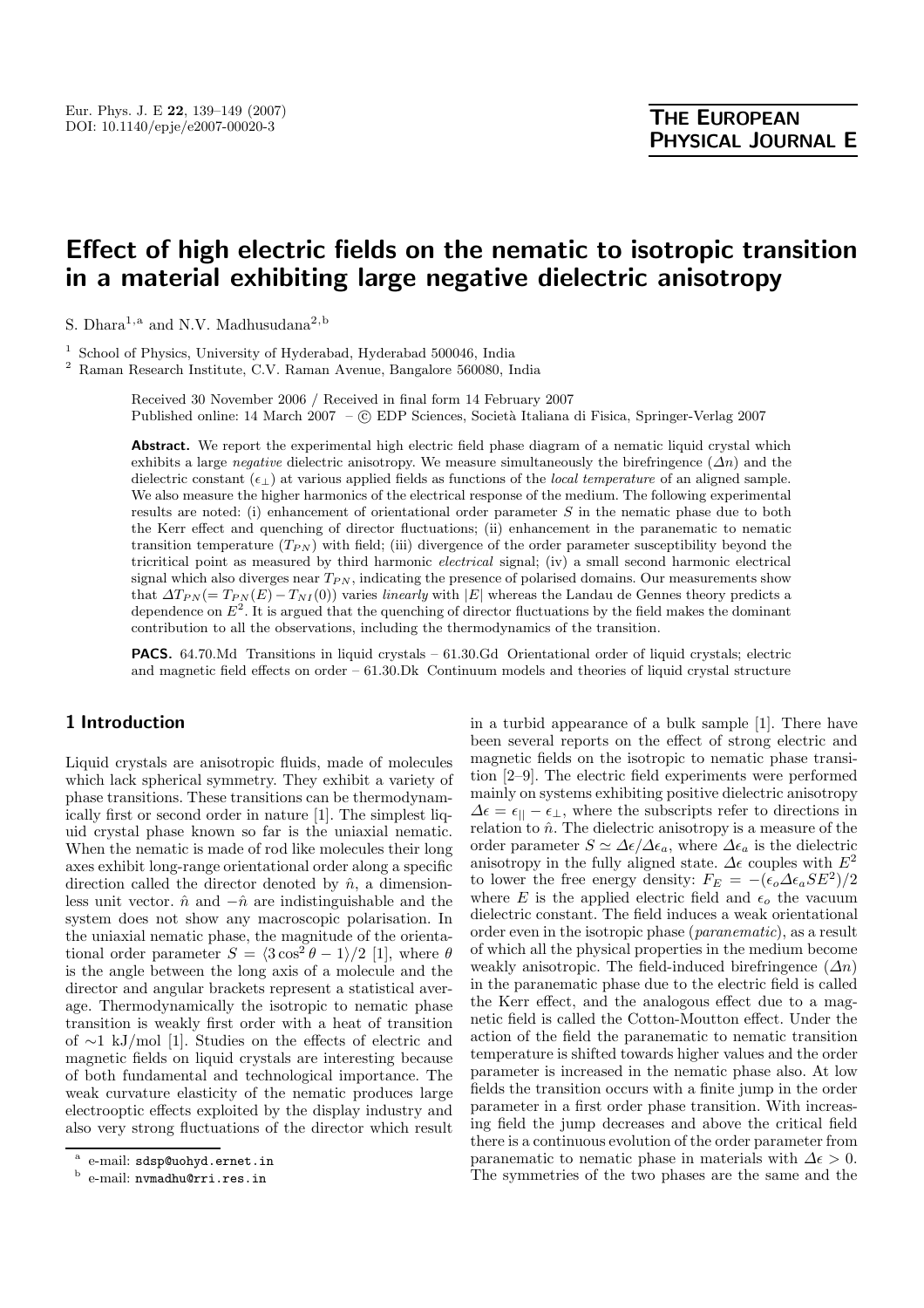possibility of a second order phase transition can be ruled out. These phenomena resemble the classical liquid to gas transition under pressure [2]. To shift the transition temperature by a measurable quantity the electric or the magnetic free energy per molecule should be comparable to the thermal energy  $k_BT$ . The volume diamagnetic susceptibility anisotropy of a typical nematic is  $10^{-6}$  m<sup>3</sup>/mol, and the required magnetic field is  $10^3$  tesla, which is beyond experimental realization. On the other hand materials with large positive dielectric anisotropy of ∼20 are available and the required electric field is approximately  $10^7$  V/m and attainable in the laboratory. If  $\Delta \epsilon > 0$ , the director is aligned along the direction of the applied electric field and the enhancement in the order parameter is due to the Kerr effect as well as quenching of director fluctuations but the system remains uniaxial [2]. Studies on the effect of strong electric fields on liquid crystals with negative dielectric anisotropy are also interesting because the phase diagram is very different in nature compared to that in a system with  $\Delta \epsilon > 0$ . A strong dipolar group which makes a large angle with the long axis of the molecule is needed to get a material with  $\Delta \epsilon < 0$ . To study the electric field effect, the nematic liquid crystal is sandwiched between two ITO (indium-tin oxide) coated glass plates, which are treated for planar alignment of  $\hat{n}$  along the X-axis. The field is applied along the Z-axis as shown in Figure 1a. The dipoles of the molecules tend to align along the field direction. As a result the long molecular axes tend to be perpendicular to the field direction. In the paranematic phase the distribution of azimuthal angles of the molecules in the  $(XY)$  plane perpendicular to the field is random. The projections of the long axes of the molecules in the XY plane are also shown in Figure 1a. The distribution function  $f(\theta)$  of the long axes around the field direction shows a small peak at  $\theta = \pi/2$ . With increasing field the peak height increases as schematically shown in Figure 1b. The paranematic phase  $(N_{U^-})$  is uniaxial with a *negative* order parameter. When the system is cooled under the field below the paranematic to nematic transition temperature the long axes of the molecules tend to align in a preferred direction  $(X$ -axis say)which can be controlled by the surface interaction with the treated plates. In the nematic phase there is a partial quenching of the director fluctuations due to the electric field in the  $ZX$  plane. Thus the fluctuations in the  $ZX$  plane are smaller than those in the plane  $(XY)$  perpendicular to the field as shown in Figure 1a. The differential quenching of fluctuations leads to induced biaxiality under field [3,10]. Therefore, under the field the paranematic to nematic transition corresponds to uniaxial nematic  $(N_{U^-})$  to biaxial nematic  $(N_B)$  transition. With increasing field the  $N_{U^-}$  to  $N_B$  transition temperature is shifted to higher values and the order parameter (see Eq. (1) in Sect. 2) is increased in the  $N_B$ phase. The jump in the order parameter reduces and finally the transition between the two phases with different symmetries becomes second order in nature above the tricritical field.

The main problem in conducting high electric field experiments on liquid crystals is the heating due to ionic



**Fig. 1.** (a) Schematic representation of the distribution of molecules in the field induced paranematic  $(N_{U^-})$  and biaxial nematic  $(N_B)$  liquid crystals with  $\Delta \epsilon < 0$ . The relative sizes of the molecules are exaggerated for clarity. (b) Schematic representation of the distribution function in the presence of electric field above  $T_{PN}$ . Dotted line represents the distribution function without field in the isotropic phase, and the continuous line that in the paranematic phase with applied field. The peak around  $\pi/2$  is exaggerated for clarity.

conductivity of the sample as well as dielectric relaxation. There can also be a hydrodynamic instability [1] for systems with  $\Delta \epsilon < 0$ . The first qualitative observation of the critical field for a positive  $\Delta \epsilon$  material was due to Nicastro and Keyes [4] who used a DC external field. They also measured the DC Kerr effect in the isotropic phase of a negative  $\Delta \epsilon$  material. To minimise the heating effect Durand et al. [5,6] applied an electric field of short pulse width ( $\sim$ 10 to 100  $\mu$ s) with long off period i.e. with a small duty cycle. In this technique it takes a long time (∼40 min) to collect each data point. We have adapted a technique developed by Basappa et al. [7]. In this, the *local temperature* of the sample is measured under field and the data points are collected continuously. This technique enables us to perform optical as well as electrical measurements simultaneously on materials with  $\Delta \epsilon < 0$ .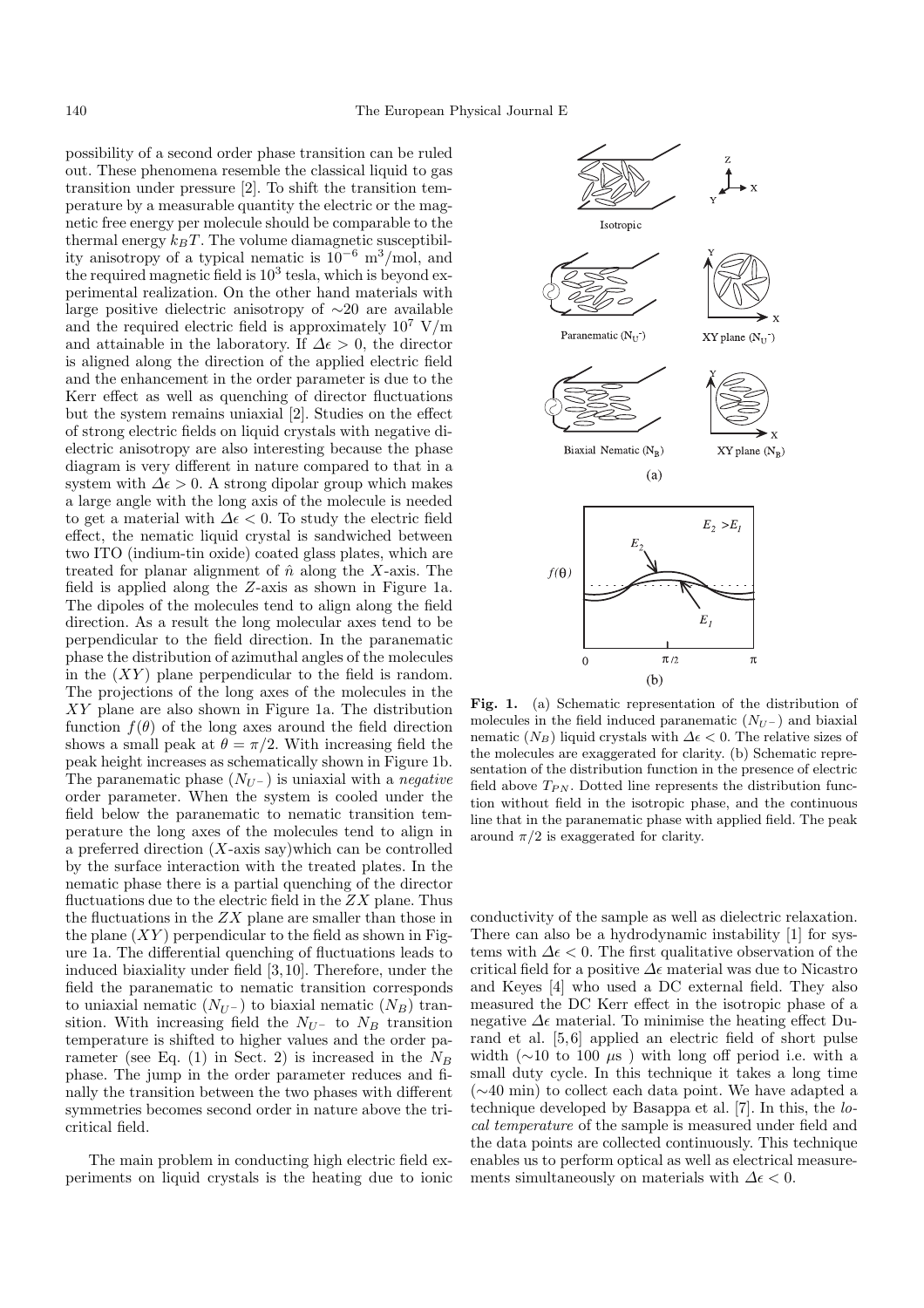In this paper we report the following results on a material with  $\Delta \epsilon < 0$ : (a) electric field induced enhancement of birefringence in the nematic phase, (b) dielectric measurement of the field induced order in the paranematic phase, (c) an essentially *linear* dependence of the uniaxial paranematic to biaxial nematic transition temperature on the modulus of the field, (d) divergence of the order parameter susceptibility above the tricritical point as measured by 3rd harmonic electrical signal and (e) detection of a small 2nd harmonic electrical signal at a high field. The result (c) has already been reported in a brief letter [11].

## **2 Theoretical background**

The application of an external electric field to a nematic liquid crystal with a negative dielectric anisotropy induces biaxial ordering. Considering up to the fourth order term in the expansion, the Landau de Gennes free energy in the presence of an external electrical field can be written as [2,3]

$$
F = -\frac{\epsilon_o}{2} \Delta \epsilon_a E_\alpha E_\beta Q_{\alpha\beta} + \frac{1}{2} A' Tr Q^2 + \frac{1}{3} B' Tr Q^3 + \frac{1}{4} C' (Tr Q^2)^2 \quad (1)
$$

where Q is the tensor order parameter and  $A^{'}(=a^{'}(T T^*$ ),  $B'$ ,  $C'$  are Landau coefficients and  $T^*$  the lowest supercooling limit of the isotropic phase. The tensor order parameter can be defined as

$$
Q_{\alpha\beta} = \begin{pmatrix} -\frac{1}{2}(x+y) & 0 & 0\\ 0 & -\frac{1}{2}(x-y) & 0\\ 0 & 0 & x \end{pmatrix}
$$
 (2)

where x is related to S defined earlier  $(x = 2/3S)$  and  $y$  is the biaxial order parameter which distinguishes between two directions orthogonal to the director. The equilibrium order parameters can be found by minimising the free energy density  $F$ . The calculated phase diagram using this model for a nematic liquid crystal with negative dielectric anisotropy is schematically shown in Figure 2 in which  $h = \epsilon_o \Delta \epsilon_a E^2 / 3$ . The dependence of  $T_{PN}$  on field can be expressed analytically only when it becomes *second ordered*, above the tricritical point. At such high fields,  $\Delta T = T_{PN} - T_{NI}$  where  $T_{NI}$  is the field free isotropic to nematic transition point, is found to depend both on  $|E|$ as well as  $E^2$  [2,3]. However, as discussed in reference [3], at lower fields, the *first order* transition point can only be calculated numerically.  $\Delta T$  has a practically linear dependence on  $E^2$  [1,3] as shown schematically in Figure 2. For small E values,  $\Delta T$  and  $\Delta x = x(E) - x(0)$ , the change in the order parameter in the nematic phase at the transition point are also small. Expanding the free energy to linear order in  $\Delta x$  and  $\Delta T$ , it can be shown that  $\Delta T \propto E^2$ .

# **3 Experimental**

In order to measure the local temperature of the sample we use an evaporated nickel (Ni) film to design a tem-



**Fig. 2.** Schematic representation of the  $h(\propto E^2)$ , T phase diagram of a nematic with  $\Delta \epsilon < 0$ . Thick line indicates first order transitions, and dashed line second order transitions: TCP denotes the trictrical point. (adapted from Ref. [2])

perature sensor. Ni shows high temperature coefficient of resistance (∼6180 ppm/K). A thin film of nickel is vacuum coated on a plane glass plate. A zigzag pattern of the nickel film, which has a strip width  $\sim$ 200 µm and total length ∼0.05 m is etched using a photolithographic technique. The resistance of the pattern is  $\sim$ 100 to 200 Ω. The Ni thermometer is calibrated in each individual cell. The thermometer is covered with a thin layer of insulating SiO on which a circular aluminum (Al) electrode (0.5 cm diameter) is vacuum evaporated. In order to reduce the field gradient at the edge, a guard ring is provided just outside the Al electrode with separation of 100  $\mu$ m as shown in Figure 3a. The top electrode is an ITO coated glass plate. Finally a thin layer of SiO is coated on both the plates at a grazing angle of 30◦ using a vacuum evaporation technique. The director is aligned orthogonal to incident direction of the SiO beam [1]. Mylar spacers are used to obtain the required cell thickness. The sample thickness is measured outside the electrode area by an interferometric technique. The typical cell thickness is  $\sim$ 16 µm. The electrical connections to the two plates are made through copper wires which are soldered using an ultrasonic soldering gun. The cross section of a typical cell is schematically shown in Figure 3b. The cell is mounted in an Instec hotstage (HS1) which itself is placed on the rotating stage of a microscope (Leitz, Orthoplan). The temperature is controlled to an accuracy of 0.008C. The cells are filled with the sample in the isotropic phase and on slow cooling to the nematic range, well-aligned samples are obtained.

The block diagram of the experimental set up is shown in Figure 4. The output voltage of a lock in amplifier (LIA, model SRS 830) is connected to a high gain voltage amplifier (TREK, 601-2). The output of the amplifier is connected to one of the two branches as shown in Figure 4. In one branch there is a potential divider circuit, which is made of two resistors (100  $\Omega$  and 1 M $\Omega$ ) connected in series. The potential divider circuit is used to measure the phase and amplitude of the amplified voltage. In another branch the sample cell in connected in series with a capacitor <sup>C</sup>m(∼<sup>1</sup> <sup>µ</sup>F). A manual DPDT switch is used to switch between the two branches. The signal across the capacitor  $C_m$  is used to measure the phase and amplitude of the current flowing in the cell. Using an impedance analysis technique [7] we measure the capacitance  $(C_S)$  and resistance  $(R<sub>S</sub>)$  of the sample. If  $V<sub>0</sub>$  and  $\phi<sub>0</sub>$  are the amplitude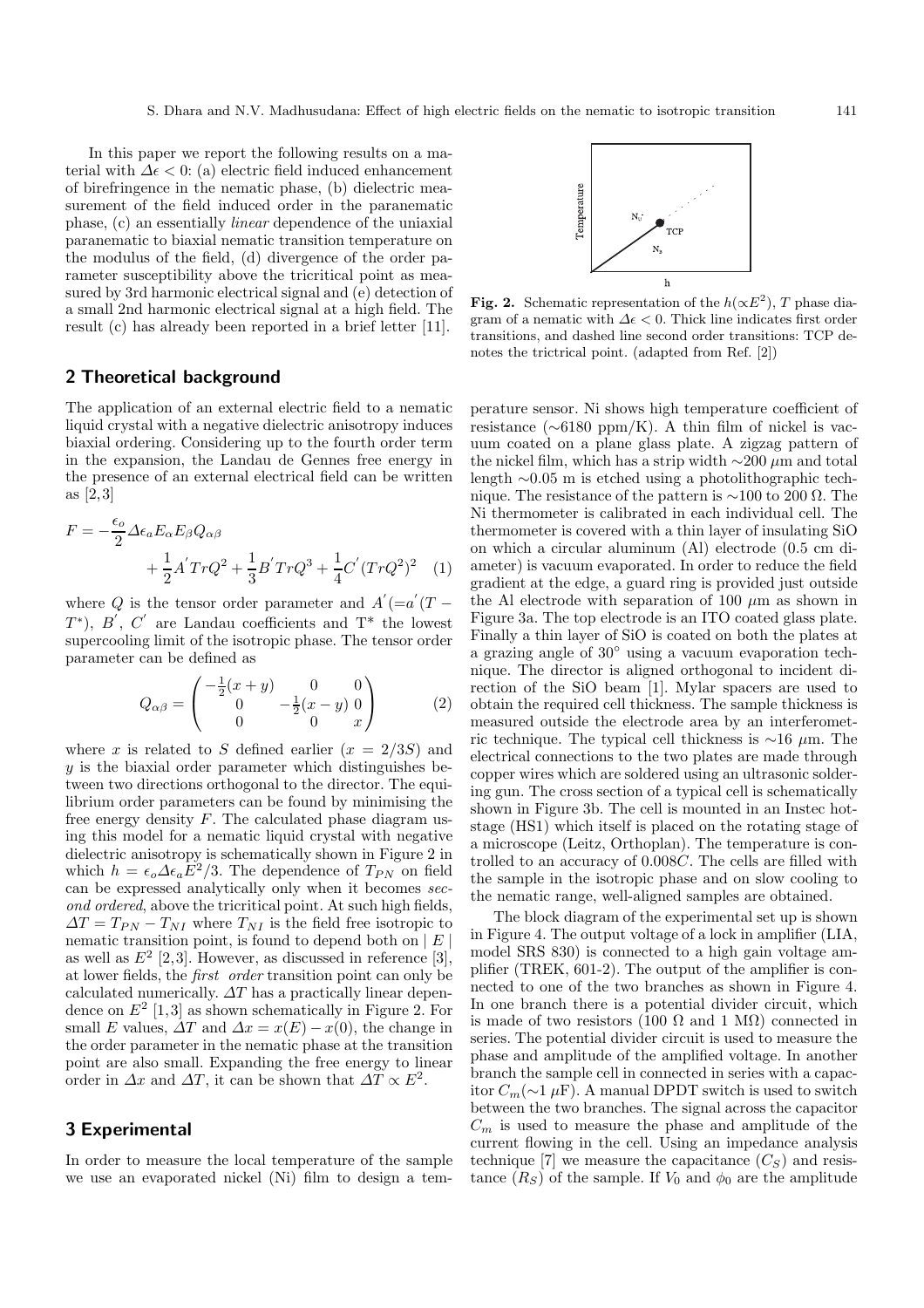

Fig. 3. (a) Schematic diagram of the structure of the lower electrode. There is an insulating SiO coating between Ni thermometer and the Al electrode. Note the zigzag pattern of the Ni thermometer. (b) Schematic of the side view of the cell (not to scale).



**Fig. 4.** Schematic diagram of the experimental setup. PD1, PD2 (Photodiodes). POL (Polariser), ANL (Analyser), MUL (Multimeter), AMP (Voltage Amplifier), LIA (Lock in amplifier),  $R_1, R_2$  (Resistances), COM (Computer).

and phase at the output of the amplifier and  $V_m$  and  $\phi_m$ are those measured across the capacitor  $C_m$ , it can be shown that the capacitance and resistance of the sample are given by [7]:  $R_S = Y/(\omega \sin \alpha)$ ,  $C_S = X/Y$  where  $X = \cos \alpha - Q, Y = (\sin^2 \alpha + X^2)/(C_m Q), Q = V_m/V_o,$  $\alpha = \phi_0 - \psi_m$  and  $\omega = 2\pi f$ , f is the frequency of the applied signal. The dielectric constant of the sample is given by  $C_S/C_0$ , where  $C_0$  is the capacitance of the empty cell.

The lower electrode is opaque due to the Al and Ni coatings, and it is not possible to perform optical measurements in the transmission mode. As we have used an ITO coated glass plate as the top electrode, the optical measurements can be made in the reflection mode of the microscope. A laser beam (He-Ne,  $\lambda = 632.8$  nm) is passed through a polariser (POL) and made to be incident on the sample. The bottom Al electrode reflects the laser beam. The reflected beam is passed through an analyser (ANL) which is crossed with respect to the polariser. A photodiode (PD1, model Centronics OSD-5) is used to measure the reflected intensity. The stability of the laser intensity is monitored by another photodiode (PD2). A multimeter (MUL, Keithley 2000) is used to measure the output voltages of both the photodiodes as well as the resistance of the Ni thermometer. The temperature variation of the optical intensity is measured. The intensity in this geometry is given by the relation

$$
I = \frac{\sin^2 2\psi}{2} (1 - \cos \Delta \phi)
$$
 (3)

where  $\psi$  is the angle made by the polariser with the optic axis and the phase difference

$$
\Delta \phi = \frac{2\pi}{\lambda} \Delta n 2d \tag{4}
$$

where  $\Delta n = n_e - n_o$ ,  $n_e$  and  $n_o$  are the extraordinary and ordinary refractive indices of the liquid crystal medium. d is the sample thickness and the factor 2 arises because the light travels twice across the sample thickness in the reflection mode. The angle  $\psi$  is set at 45◦ to optimise the measurements. The birefringence is calculated from the measured intensity. The frequencies and the voltage ranges used in the experiments are 4111, 15111 Hz, and 5 to 270 V respectively. The sample used is 4 -butyl-4 heptyl-bicyclohexyl-4-carbonitrile (CCN47) obtained from Merck. It has the following phase transitions: Cr 28  $\degree$ C SmA 30.6  $\degree$ C N 59.7  $\degree$ C I. This compound exhibits room temperature liquid crystalline phase with a large negative dielectric anisotropy (−8.0 at 20 ◦C). The measurements are completely controlled by a computer, using a suitable program. All the experiments are performed on cooling the sample from the paranematic phase.

# **4 Results and discussion**

Variations of birefringence  $(\Delta n)$  as well as dielectric constant  $(\epsilon_{\perp})$  are shown as functions of local temperature(measured by the Ni resistance thermometer) at various fields in Figures 5a and 5b respectively. The following important features are noted from Figure 5a: (i) with increasing field (a)  $\Delta n$  is enhanced in the nematic phase and (b) the paranematic to nematic  $(N_{U^-} - N_B)$  transition temperature  $(T_{PN})$  is shifted toward higher values;  $(ii)\Delta n$  rises from zero relatively sharply as the temperature is lowered in the phase transition region; (iii) separations among the curves are quite wide close to the transition point and are reduced as the temperature is lowered in the nematic phase. The experiments were conducted on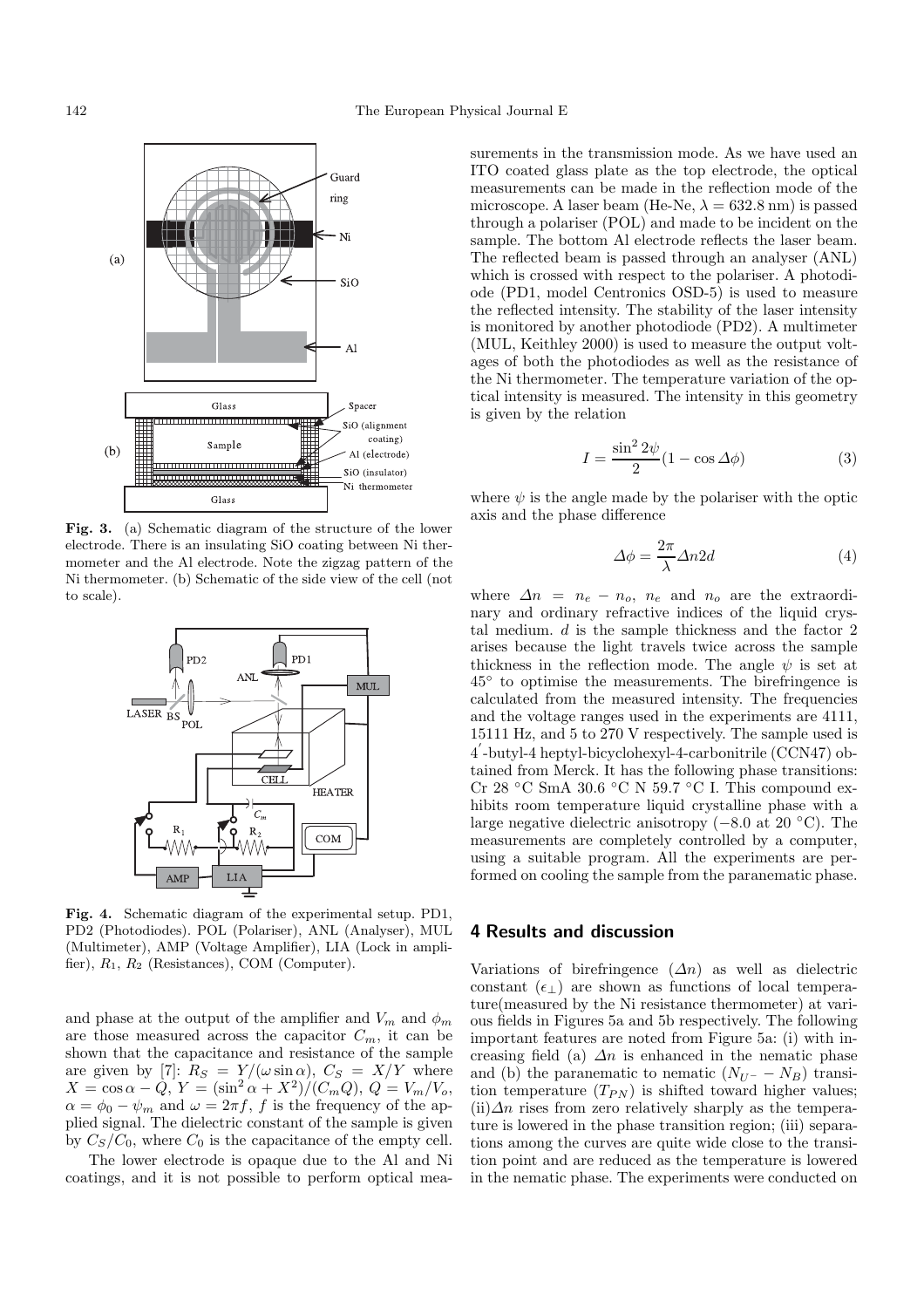

Fig. 5. (a) Variations of  $\Delta n$  as well as S across the paranematic-nematic transition region as functions of local temperature at  $1.5 \times 10^5$  V/m (squares),  $3.3 \times 10^6$  V/m (circles),  $6.5 \times 10^6$  V/m (triangles),  $9.8 \times 10^6$  V/m (diamonds),  $1.3 \times 10^7$  V/m (hexagons),  $1.6 \times 10^7$  V/m (stars). Frequency of the applied field: 4111 Hz. Cell thickness:  $16.4 \mu m$ . (b) Variation of  $\epsilon_{\perp}$  across the paranematic-nematic transition region as a function of local temperature at the same fields measured simultaneously with  $\Delta n$  shown in (a). Dotted line connects the temperatures (designated as  $T_{PN}$ ) at which the  $\Delta n$  starts to rise from zero value.

three independent samples and the results are similar in all the cases.

The temperature at which  $\Delta n$  starts rising from zero value is a measure of the paranematic to nematic transition temperature  $(T_{PN})$ . At low fields, the paranematic to nematic transition is first ordered in nature, and one would expect a sharp jump in the birefringence at  $T_{PN}$ . In our experiments, the temperature resolution in 8 mK, and as can be seen from Figure 5a, the width of the transition region is  $\leq 0.06$  K, for fields upto  $9.75 \times 10^6$  V/m. The width is similar for the four curves, which implies that it does not arise from field gradients within the area of illumination by the laser beam. The width may partly arise from dissolved impurities. Adiabatic calorimetric measurements have shown that even a highly stable low temperature nematogen like hexyl cyanobiphenyl exhibits a two phase coexistence of 30 mK around  $T_{NI}$  [12]. An additional contribution to the width can arise from the nature of our experiment. The transmitted intensity acquires a nonzero value



**Fig. 6.** Variation of paranematic-nematic transition temperature  $(T_{PN})$  as a function of applied field. Data points are obtained from the results shown in Figure 5a.

as soon as there is some alignment along the x-axis. The alignment naturally is initiated at the two treated surfaces of the 16  $\mu$ m thick cell. The alignment can be expected to pervade the entire cell at a slightly lower temperature, which should be considered as the true bulk paranematic to nematic transition point. In any case, as all the experimental runs have been made under similar conditions on cooling the sample, the *relative* shifts should not be sensitive to the method of identifying the transition temperature. The well separated temperatures at which the birefrigence becomes nonzero can be taken as a measure of  $T_{PN}$ .

The variation of  $T_{PN}$  obtained from Figure 5a is shown as a function of field in Figure 6. A large shift in  $T_{PN}$  $(\sim 0.3^{\circ})$  is measured between  $1.5 \times 10^5$  to  $1.6 \times 10^7$  V/m. The important result is that  $T_{PN}$  varies *linearly* with the rms field. It may be recalled that a *quadratic* variation of  $T_{PN}$  is predicted by the Landau de Gennes free energy as shown in Figure 2. This has to be contrasted with the clearly quadratic dependence of the shift in the smectic A-nematic (AN) transition point with field in the case of octyloxy cyanobiphenyl [7]. The linear variation of  $T_{PN}$  as a function of field indicates that the quenching of director fluctuations not only increases the order parameter but also has a strong influence on the phase transition. This point was not recognised in earlier high electric field experiments on systems with  $\Delta \epsilon > 0$  [5]. In the case of AN transition, both bend and twist elastic constants diverge as the transition point is approached from the nematic side, and correspondingly, the director fluctuations tend to zero and thus do not influence the thermodynamics of the transition. It should be mentioned that on prolonged application of high fields the sample degraded slightly reducing the nematic to isotropic transition temperature. We have carried out experiments only for a few fields to complete the experiment quickly (in ∼8 h) and hence avoided such degradation.

In the nematic phase, for example at 59.6  $°C$  (see Fig. 5a) the enhancement in  $\Delta n$  is measurable up to  $\sim 9.75 \times 10^6$  V/m. Beyond that the curves in the nematic phase are crowded though they are well separated in the transition region. Visual observations of the sample were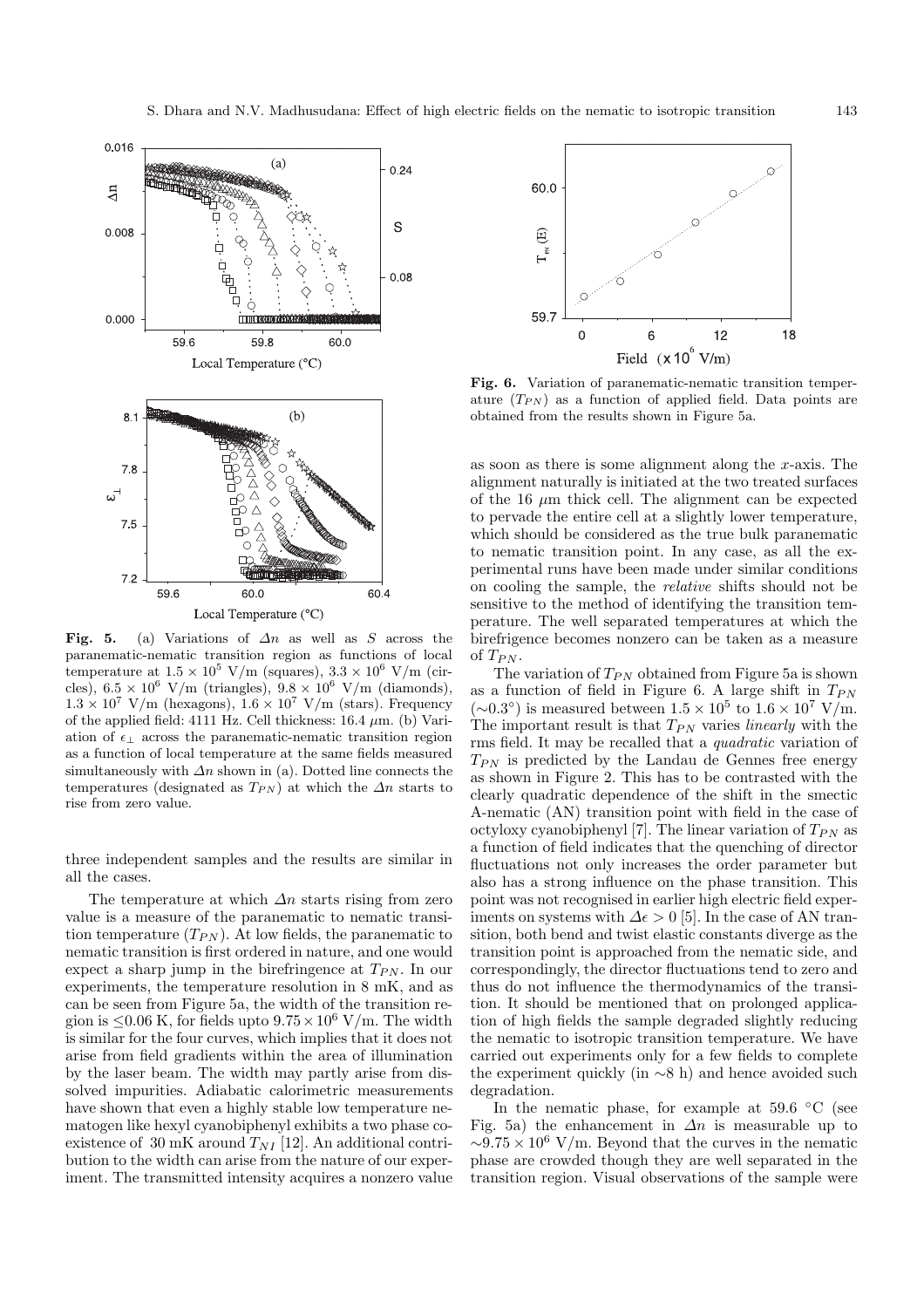made between crossed polarisers in the nematic phase with the principal director oriented parallel to the polariser (see Fig. 4). Up to a field of  $\sim$ 1.1 × 10<sup>7</sup> V/m, the field of view is uniformly dark. Beyond this field, some birefringent regions are seen along with the motion of some dust particles. In spite of using a guard ring there may be a field gradient at the edges of the sample. The field may also be nonuniform inside the cell due to slight variations of the local thickness or the presence of the dust particles in the sample. Such field gradients which may not be in the region in which the laser beam is incident can cause physical motion of the medium at high fields. As a result the sample can get misaligned and lead to light transmission. The merging of the curves beyond  $10^7$  V/m probably occurs due to such a misalignment.

From the dielectric data (shown in Fig. 5b) several important points can be noted: the width of the transition is somewhat larger than that found in the optical experiments. The increase of the paranematic to nematic transition temperature with field is however seen clearly. The temperatures which are connected by a dotted line in Figure 5b are obtained from Figure 5a and correspond to those at which  $\Delta n$  starts to rise from zero. The larger width of the transition may arise due to the fact that  $\epsilon_{\perp}$ is measured over a large area  $(2 \times 10^{-5} \text{ m}^2)$  over which the temperature may have some nonuniformity. With increasing field,  $\epsilon_{\perp}$  is increased in the  $N_{U^-}$  phase (see right side of the dotted line in Fig. 5b). This shows that the induced order parameter is also increased. We can calculate the uniaxial negative order parameter in the paranematic phase from the dielectric data, which will be discussed later. At temperatures well below the transition region  $\epsilon_{\perp}$ decreases slowly with decreasing temperature and the enhancement of  $\epsilon_{\perp}$  with increasing field is also very small. On the other hand, with increasing field a substantial enhancement of  $\Delta n$  which is directly proportional to S is observed well below the transition temperatures also.

The orientational order parameter for uniaxial nematic liquid crystals can be well approximated by  $S \approx \Delta n / \Delta n_0$ . The birefringence of the compound used is very small, and hence the internal field corrections are negligible. Thus it is a legitimate approximation to calculate the order parameter directly from  $\Delta n$  data. In the nematic phase under an electric field (as  $\Delta \epsilon < 0$ ) the director fluctuations in the plane containing the field are reduced compared to those in the orthogonal plane. As a result the system becomes biaxial, which is described by the order parameter S and the biaxial order parameter  $P$ , which is related to  $y$  (see Eq.  $(2)$ ). In our experiment we measure the birefringence in the plane orthogonal to the electric field. This is a measure of  $(S - P)$  rather than S. However, the field induced biaxial order parameter  $P \sim 10^{-3}$  (at ~3 × 10<sup>6</sup> V/m) in a similar sample [10] whereas  $S \sim 0.2$ . Hence we use  $\Delta n$  as a measure of the order parameter S. We have measured  $\Delta n$  over the entire nematic range of the field free sample to estimate  $\Delta n_0$ , the value for perfect orientational order  $(S = 1)$  by using the Haller extrapolation procedure [13]. The scale corresponding to  $S = \Delta n / \Delta n_0$  is also marked in Figure 5a. The Landau de Gennes theory [1] gives rise to



**Fig. 7.** Variations of order parameter at different fields in the nematic phase within 0.15  $^{\circ}$ C of the transition point. Continuous lines are the theoretical fits to equation (5). Vertical dotted lines indicate the temperatures corresponding to the fitted values of  $T^{**}$ .

the following form of the temperature dependence of the order parameter in the field free uniaxial nematic liquid crystal:

$$
S - S_0 = \alpha \left( 1 - \frac{T}{T^{**}} \right)^{\beta} \tag{5}
$$

where  $T^{**}$  is the absolute limit of superheating of the nematic phase,  $S_0$  is the order parameter at  $T^{**}$ ,  $\beta = 0.5$ , and  $\alpha$  is a proportionality constant.

According to the Landau de Gennes theory [1]  $(T^{**} T_{NI}$ ) is 8 times smaller than  $(T_{NI}-T^*)$ . Experiments show that  $T^* \sim T_{NI} - 1$ . Thus  $T^{**}$  is ~0.1° above  $T_{NI}$ , according to the theory. As is well known [1]experimental results on most nematogens yield  $\beta \approx 0.2$ , which reflects the inadequacy of the meanfield model. In our samples there is a small width of the paranematic to nematic transition. We can fit the temperature variation of the order parameter by treating equation (5) as an *empirical relation* which is valid even in the presence of the field. The field dependence of  $T^{**}$  can be expected to reflect the variation of the *bulk* transition temperature. We use the data in the nematic phase within only 0.15  $°C$  from the transition point in this analysis. As we have mentioned, there is some misalignment of the sample beyond  $\sim 10^7$  V/m and hence we will consider the order parameter data only up to  $9.75 \times 10^6$  V/m. In Figure 7 experimental values of the order parameter in the nematic phase within 0.15 ◦C from the transition point as well as the calculated variations using equation (5) are shown. The comparison between the two is reasonably good up to  $6.5 \times 10^6$  V/m, and not so good for  $9.75 \times 10^6$  V/m. The fitted values of  $S_0$ ,  $\alpha$ ,  $\beta$ and  $T^{**}$  are shown in Table 1.  $T^{**}$  at different fields are also indicated by vertical dotted lines in Figure 7. The values of  $T_{PN}$  which are defined as the temperature below which the birefringence becomes nonzero (see Fig. 5a) are also shown in Table 1 to compare with  $T^{**}$ . From Table 1 it is seen that  $T^{**}$  is ~0.07 °C lower than  $T_{PN}$  at  $1.5\times10^5$  V/m and the difference is reduced to 0.04 °C at a field of  $9.75 \times 10^6$  V/m. This small difference between  $T^{**}$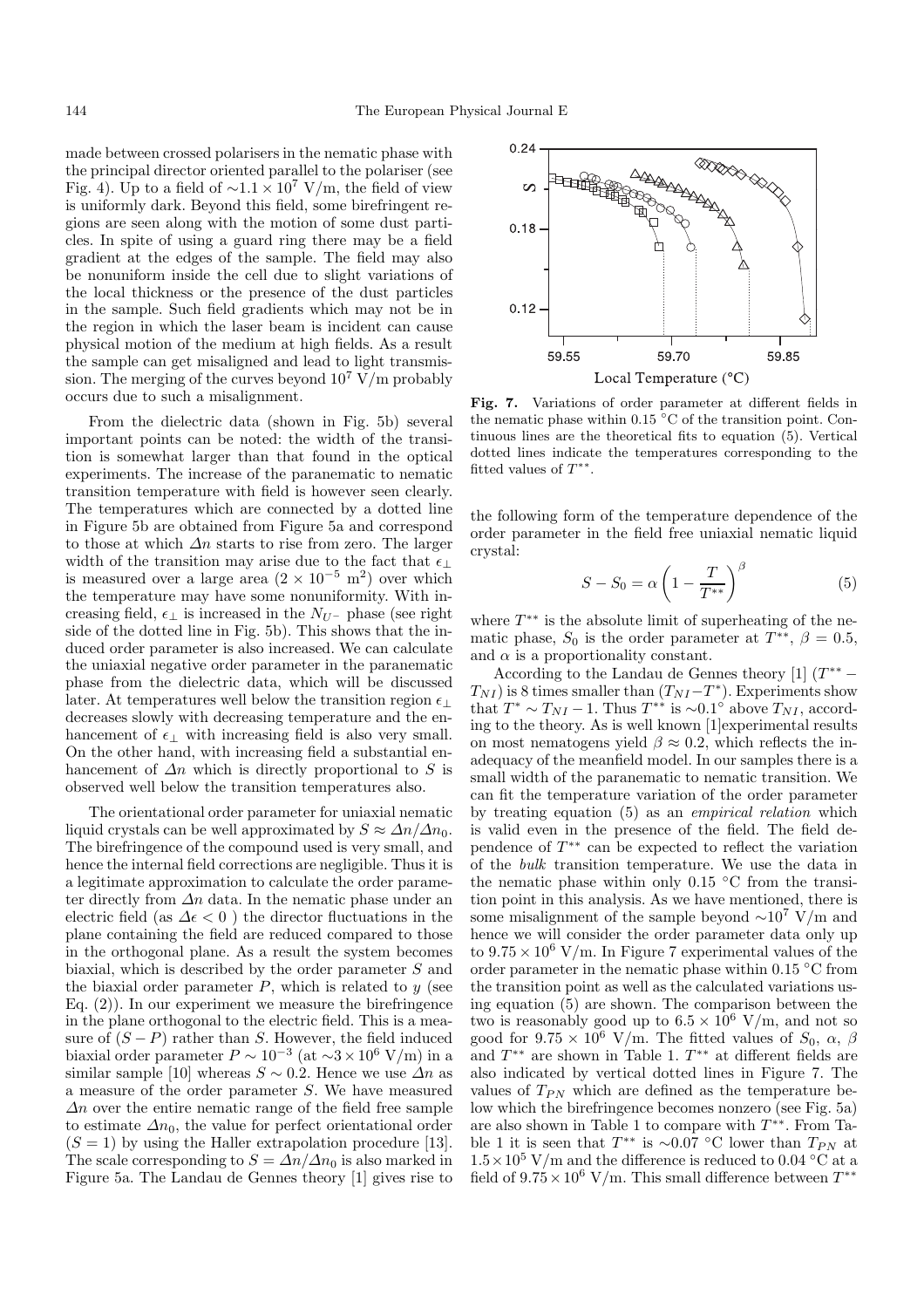| Field in $V/m$                             | $S_0$ | $\alpha$ | β    | $T^{**}$<br>$\rm ^{\circ}C)$ | $T_{PN}$ ( $\overline{C}$ )                                     |
|--------------------------------------------|-------|----------|------|------------------------------|-----------------------------------------------------------------|
| $1.5\times10^5$                            | 0.12  | 0.37     | 0.17 | 59.68                        | 59.75                                                           |
| $3.27\times10^6$                           | 0.11  | 0.40     | 0.17 | 59.73                        | 59.78                                                           |
| $8.51\times10^6$                           | 0.09  | 0.47     | 0.17 | 59.80                        | 59.86                                                           |
| $9.75 \times 10^{6}$                       | 0.08  | 0.52     | 0.16 | 59.88                        | 59.92                                                           |
| 0.2<br>AT <sub>(E)</sub><br>$0.1 -$<br>0.0 |       |          |      |                              | 0.6<br>$\Delta T_{\textrm{\tiny PN}}(\textrm{E})$<br>0.3<br>0.0 |
|                                            |       | 6        |      | 12                           |                                                                 |
| Field $(x 106 V/m)$                        |       |          |      |                              |                                                                 |

**Table 1.** Parameters which fit equation (5) at different fields.

**Fig. 8.** Dependence on electric field of  $\Delta T_{PN} = (T_{PN}(E) T_{NI}(0)$  (triangles), where  $T_{PN}(E)$  is the temperature at which the birefringence starts to rise from zero (see Fig. 5a), and of  $\Delta T^{**} = T^{**}(E) - T^{**}(0)$  (circles, see Fig. 7). Variation of  $\Delta T_{PN}$  (squares) of 5CB obtained from Figure 3 of reference [5] is also shown.

and  $T_{PN}$  is a measure of the width of the transition, discussed earlier. When the field is increased from  $\sim$ 1.5 × 10<sup>5</sup> to ~9.75 × 10<sup>6</sup> V/m,  $S_0$  decreases from 0.12 to 0.08, indicating that the strength of the transition is decreased as the field is increased as expected. The value of  $\beta$  is almost constant (0.17) and decreases slightly to 0.16 at  $9.75 \times 10^6$  V/m. In order to measure  $\epsilon_{\perp}$ , the lowest field applied was  $1.5 \times 10^5$  V/m. As the field is too small to cause any measurable change in the properties near  $T_{NI}$ , we assume that  $T^{**}$  for  $1.5 \times 10^5$  V/m is  $T^{**}(0)$ . The field variation of  $\Delta T^{**}(=T^{**}(E)-T^{**}(0))$  is shown in Figure 8. The amount of shift is  $\sim 0.2$  °C which is similar to the shift of  $\Delta T_{PN}$  when the field is increased from  $1.5 \times 10^5$  V/m to  $9.75 \times 10^6$  V/m. The important observation is that the variation of  $\Delta T^{**}$  is essentially linear with  $|E|$ . The electric field phase diagram of a nematogen with  $\Delta \epsilon > 0$  has been published [5]. However,  $\Delta T_{PN} (= T_{PN}(E) - T_{NI}(0))$ has not been plotted as a function of  $|E|$  in this study. We use the data given in Figure 3 of reference [5] and plot the shift  $\Delta T_{PN}$  of pentyl cyanobiphenyl (5CB) also in Figure 8. It is clear that  $\Delta T_{PN}$  shifts *linearly* with  $|E|$ in this case as well.

#### **4.1 Order parameter enhancement by the field**

*Nematic Phase.* The increase in order parameter due to the application of electric field arises because of two physical mechanisms. One mechanism is the macroscopic quenching of thermal fluctuations of the director [1]. As in the case of materials with  $\Delta \epsilon > 0$  [6] the enhancement of order parameter for a system with  $\Delta \epsilon < 0$  due to this

effect alone can be written as

$$
\delta S_l = S(E, T) - S(0, T) = \frac{3K_B T}{8\pi (K)^{3/2}} (\epsilon_o \Delta \epsilon)^{1/2} |E|
$$
  
=  $C_l |E|$  (6)

where K is the average curvature elastic constant,  $S(E,T)$ is the order parameter in the presence of field and  $S(0,T)$ is the same in the absence of field at the temperature <sup>T</sup> . The subscript <sup>l</sup> indicates a *linear* variation with <sup>|</sup>E|. The electric field quenches director fluctuations only in the plane containing the field. The fluctuation components in the orthogonal plane are not quenched, and as such the numerical value of  $C_l$  is smaller than in materials with positive  $\Delta \epsilon$  [1]. In the mean field approximation  $K \propto S^2$ , and as  $\Delta \epsilon \propto S$ ,  $C_l \propto S^{-5/2}$ . As we shall see below, close to the NI transition point, the variation of  $C_l$  is much steeper, and we can write  $C_l \propto S^{-x}$ , in general. As discussed by Lelidis et al. [6], the enhancement of the order parameter due to the quenching of thermal fluctuations in turn generates a saturating term in second order, which is given by:

$$
\delta S_{lq} = C_{lq} E^2 = -x \frac{C_l^2}{S(0)} E^2 \tag{7}
$$

The other mechanism for the enhancement of order parameter under the application of field is the Kerr effect, which is microscopic in origin. The increase in order parameter due to this effect alone can be written as

$$
\delta S_{kq} = C_{kq} E^2 \tag{8}
$$

where  $C_{kq}$  is an appropriate susceptibility. This effect is *quadratic* in  $E$ , indicated by the subscript  $q$ . The enhancement in the order parameter due to both the effects can be written as

$$
\delta S(E) = \delta S_l + \delta S_q = C_l |E| - x \frac{C_l^2 E^2}{S(0)} + C_{kq} E^2 \qquad (9)
$$

The variations of measured  $\delta S(E)(=S(E)-S(0))$  at different temperatures very close to  $T_{NI}$  are shown in Figure 9a. Using a least squares fitting procedure, the enhancement of the order parameter is fitted with equation (9). The temperature variations of the fitted parameters  $C_l$  and  $C_q(-C_{lq} + C_{kq})$  are shown in Figure 9b.  $C_l$  decreases and  $C_q$  increases as the temperature is lowered in the nematic phase [6,8]. The measurements which have been made within ∼0.2 °C of  $T_{NI}$  show that  $x \approx 5$ , which is much larger than the mean field value of 5/2. The rapid increase of  $C_l$  as the temperature is increased leads to an even more rapid increase in the negative contribution to the quadratic term as given in equation (9). Thus, though  $C_{ka}$ also increases with temperature, the contribution from the quenching of fluctuations dominates, and leads to a lowering of the net  $C_q$  as  $T_{NI}$  is approached. The overall field induced enhancement of the order parameter of course increases as  $T_{NI}$  is approached and is dominated by  $\delta S_l$ .

*Paranematic Phase.* In the field induced paranematic phase the symmetry axis is parallel to the laser beam and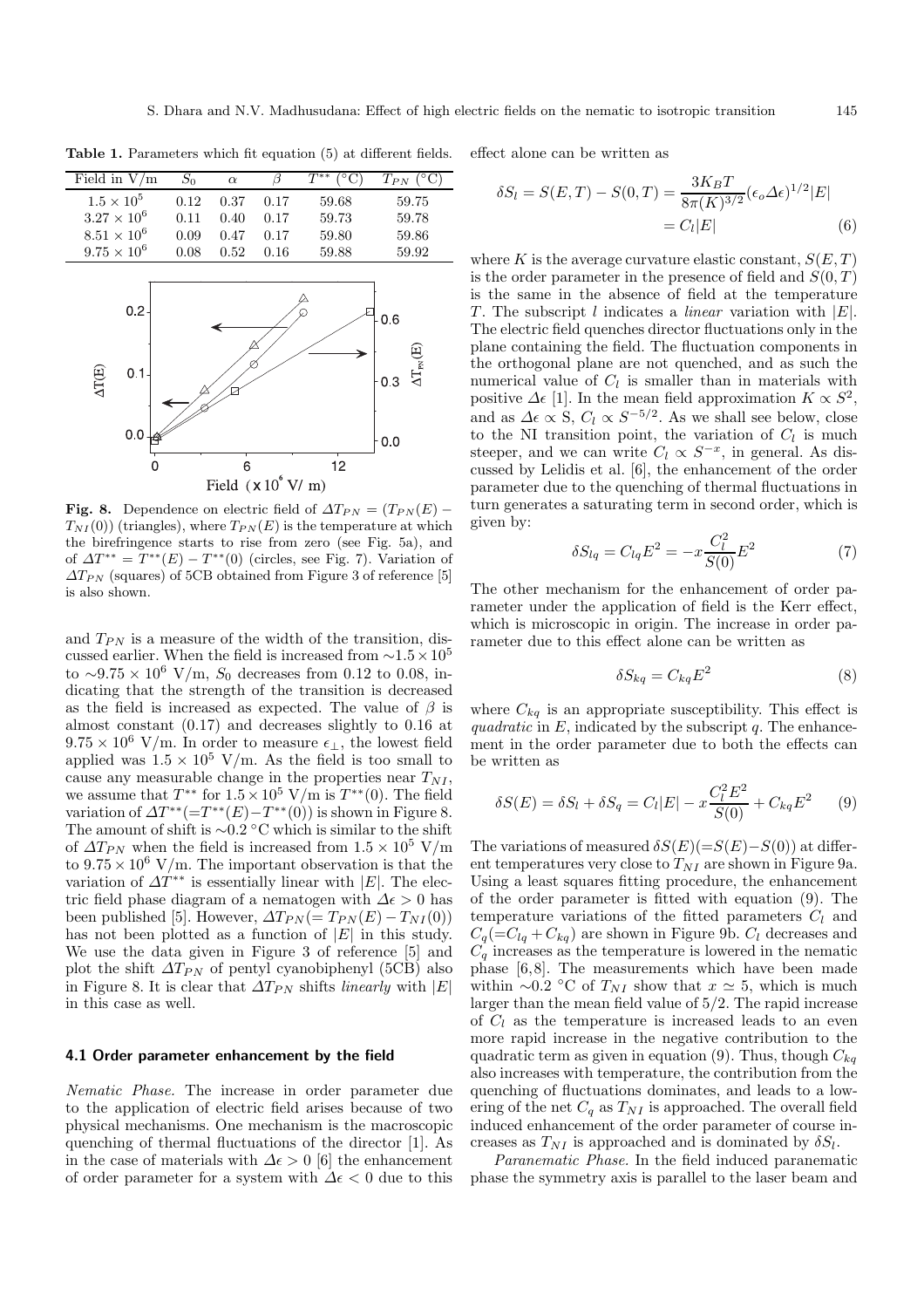

**Fig. 9.** (a) Variation of enhancement of the order parameter  $(\delta S)$  as a function of field at different local temperatures. Continuous lines are fit to the functional form of  $\delta S =$  $C_l|E| + C_qE^2$ . (b) Variations of the fitted parameters,  $C_l$  and  $C_q$  as functions of local temperature. Dotted lines are drawn as guides to the eye.

therefore we can not measure the order parameter using the optical technique. However we can calculate the uniaxial negative order parameter  $(S_{U}^-)$  from the dielectric data taken from Figure 5b. Thus the measurement yields  $\epsilon_{\parallel}^{P} = \overline{\epsilon} + \frac{2}{3} \Delta \epsilon_{a} S_{U^{-}}$  where the superscript signifies paranematic phase and the subscript refers to the direction which is parallel to the symmetry axis. On the other hand, in the nematic phase the principal director is perpendicular to the field and we measure  $\epsilon_{\perp}^N$  which is given by  $\epsilon_{\perp}^{N} = \overline{\epsilon} - \Delta \epsilon_a S/3$ , ignoring biaxiality which is very small. (Above the tricritical point the paranematicnematic transition is second order and,  $\epsilon_{\parallel}^P = \epsilon_{\perp}^N$  and hence it is expected that  $S_{U^-} = -S/2$  at  $T_{PN}$ .) We have used  $\epsilon_{\perp}$  at  $1.5 \times 10^5$  V/m and the value of S obtained by optical measurement at  $(T_{PN} - 2)$  °C to evaluate  $\Delta \epsilon_a = -9.97$ . The variation of uniaxial order parameter  $S_{U}$ - is shown as a function of the applied field at  $T = 60.1 \degree$ C in Figure 10. The enhancement of order parameter in the paranematic phase arises mainly due to the Kerr effect and we use a least squares fitting procedure to fit the data with the equation  $S = C_q E^2$ . The agreement with the measured data is not very good. As we discussed earlier the dielectric constant is measured over a large area  $(2 \times 10^{-5} \text{ m}^2)$ and the field and temperature may not be uniform in the



**Fig. 10.** Variation of uniaxial negative order parameter  $(S_{U-})$ in the paranematic phase as a function of applied field at a temperature 60.1 ◦C. Circles are experimental data. Continuous line is the fit to the functional form  $S = C_qE^2$ , where  $C_q = 2.8 \times 10^{-16}$  (m/V)<sup>2</sup>.

cell. The fit parameter  $C_{kq} = 2.8 \times 10^{-16}$  (m/V)<sup>2</sup> and is comparable to the value of  $C_{kq}$  in the nematic phase.

#### **4.2 Variation of paranematic to nematic transition point with field: influence of director fluctuations**

As shown in Figure 8,  $T_{PN}$  as well as  $T^{**}$  vary linearly with |E|. This is true for systems with both  $\Delta \epsilon > 0$  as well as  $\Delta \epsilon < 0$ . This clearly shows the importance of the quenching of director fluctuations even in the thermodynamics of the paranematic to nematic (PN) transition under electric fields.

We may point out an analogous problem of the undulation interaction, which arises in lamellar systems. In this case, the layer fluctuations are restricted due to the presence of the neighbouring layers and the corresponding increase in the free energy was calculated by Helfrich [15]. In the case of nematic liquid crystals the amplitudes of the director fluctuations are reduced in the presence of the field. We can use a dimensional analysis to estimate the corresponding increase in the free energy density. Our experiments were conducted on samples of  $\sim$ 16  $\mu$ m thickness. Theoretical calculations [10,16] show that at such a thickness, the director fluctuations are not significantly suppressed by the boundary conditions. However, Dunmur et al. [10] found that the measured quenching of fluctuations by an external electric field is significantly smaller than the theoretical estimate for a sample of thickness of  $\sim$ 12 µm. We have not carried out measurements on the thickness dependence of the electric field effects. Our earlier studies have shown that in the absence of external fields, there is a significant increase in the measured order parameter when the sample thickness is reduced to a much smaller value,  $\sim$ 1  $\mu$ m [16], implying a strong suppression of the fluctuations in the latter case. We do not consider the influence of the sample boundaries in the following analysis of the electric field effects. There are two important length scales in this problem. One is the

electric coherence length  $\xi(E) = \left(\frac{K}{\epsilon_o \Delta \epsilon}\right)^{\frac{1}{2}}$ 

$$
\frac{\zeta}{\Delta \epsilon}
$$
  $\frac{1}{|E|}$ , which is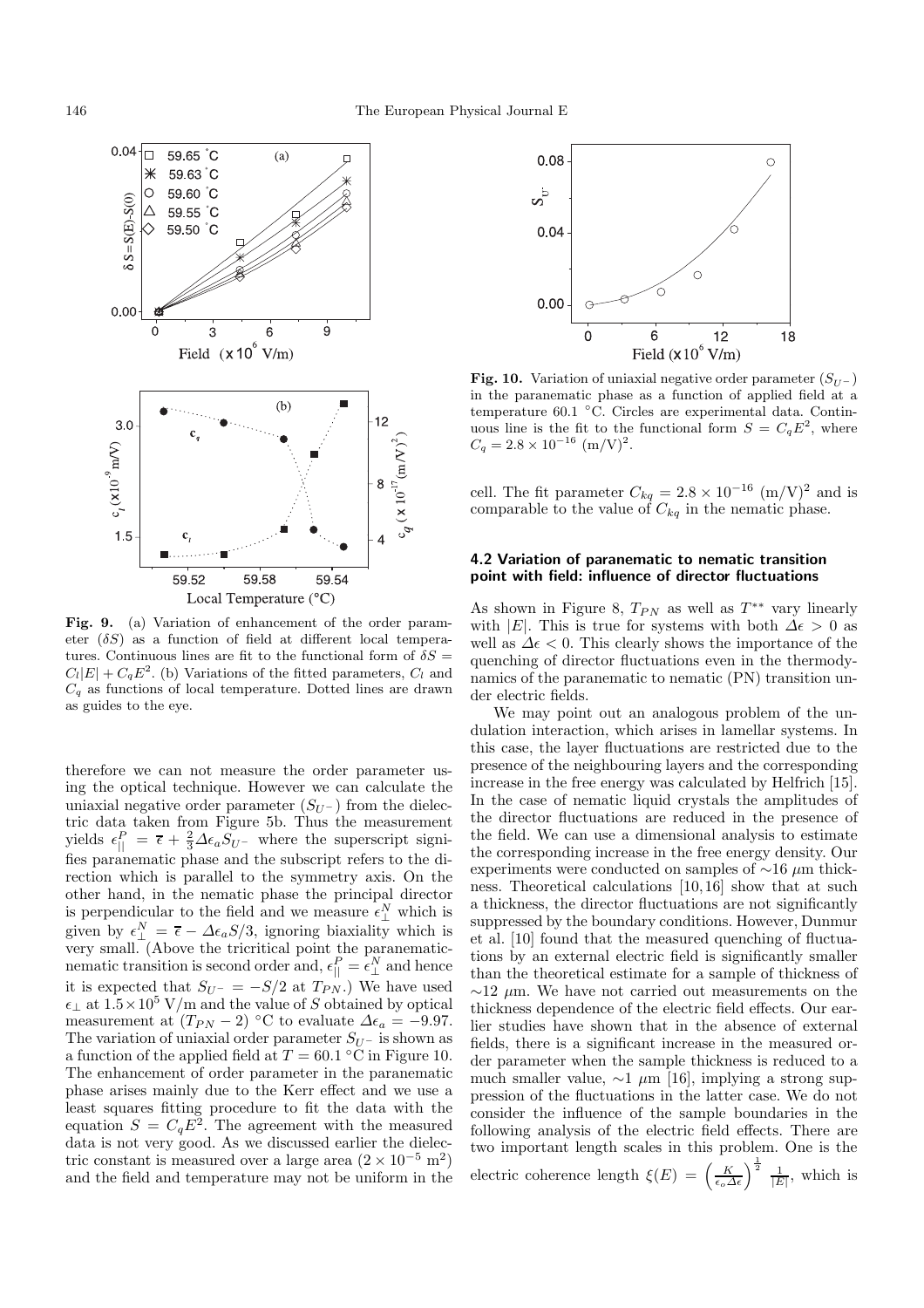a length such that the director fluctuations with wavelengths longer than  $\xi$  are essentially suppressed by the field [1]. The other length gives rise to the cut off wave vector  $q_c = 2\pi/l$ , for the applicability of the elasticity theory, where  $l$  is a typical molecular dimension. As the additional contribution arises from an entropic origin, we write the additional free energy *density* with the following combinations of the thermal energy and the above two lengths:  $\Delta F = k_B T q_c^2 / \xi + k_B T q_c / \xi^2$ . In the mean field model  $K = K_o S^2$  and  $\Delta \epsilon = \Delta \epsilon_a S$ , and we can write  $\xi(E) = \gamma \sqrt{S} |E|$ , where the constant  $\gamma = \left(\frac{K_o}{\epsilon_o \Delta \epsilon_a}\right)^{\frac{1}{2}}$ . Thus

$$
\Delta F = \frac{\mu T}{\sqrt{S}} |E| + \frac{\nu T}{S} E^2
$$
\n(10)

where  $\mu = k_B q_c^2 / \gamma$ , and  $\nu = k_B q_c / \gamma^2$ , are constants and  $\nu \ll \mu$ . We have shown elsewhere [11] that the above form of  $\Delta F$  can be obtained from a simple physical model treating the director fluctuation as a random variable. Calculations based on the total free energy including the director fluctuations show that both  $\delta S(E)$  and  $\Delta T_{PN}(E)$ predominantly vary as  $|E|$  [11].

#### **4.3 Order parameter susceptibility: generation of third harmonic component of the electrical signal**

We measure the *low frequency* dielectric response of the medium. As we will show below, the nonlinear (fielddependent) dielectric constant generates higher harmonics of the low frequency response. Considering only the capacitive response, the current through the cell is given by  $I = d/dt [C_S V(t)]$  where  $C_S = C_0 \epsilon_{\perp}$ ,  $C_0$  being the capacitance of the empty cell and  $V(t) = V_0 \sin \omega t$  the applied voltage,  $\epsilon_{\perp} = \overline{\epsilon} - \frac{1}{3} \Delta \epsilon_a S(E)$ , and

$$
S(E) = S(0) + C_l|E| + C_q E^2
$$
 (11)

 $|E| = |E_0 \sin \omega t|$  can be expanded in a Fourier series:

$$
|E| = |E_o \sin \omega t| = \frac{2}{\pi} E_o \left[ 1 - \frac{2}{3} \cos 2\omega t - \frac{2}{15} \cos 4\omega t + \dots \right]
$$
\n(12)

The capacitive current flowing through the cell can now be calculated. The voltage  $V_m$  measured across the capacitance  $C_m$  (see Fig. 4) is given by  $V_m = I/\omega C_m$ , and the component at the frequency of the applied voltage is given by:

$$
V_{1\omega} = \frac{C_0 V_0}{C_m} \left[ \bar{\epsilon} - \frac{\Delta \epsilon_a}{3} S(0) - \frac{8}{9\pi} \Delta \epsilon_a \frac{V_0}{d} C_l - \frac{\Delta \epsilon_a}{4} \frac{V_0^2}{d^2} C_q \right]
$$
(13)

The quantity in brackets is  $\epsilon_{\perp}$ , which is enhanced with the applied voltage as shown in Figure 5b. The third harmonic signal, which has contributions from both the  $2\Omega$  and  $4\Omega$ components in equation (12), is given by

$$
V_{3\omega} = \frac{\Delta \epsilon_a}{d} \frac{C_0}{C_m} \left[ \frac{8}{15\pi} C_l V_o^2 + \frac{C_q}{4d} V_o^3 \right]
$$
 (14)



Fig. 11. (a) Variations of the third harmonic  $(3f)$  electrical signals as functions of local temperature. Applied field:  $1.6\times10^7$  V/m (circles) and  $1.3\times10^7$  V/m (squares), frequency: 1111 Hz. (b)Variations of transmitted intensity as well as the third harmonic electrical signal as functions of local temperature at  $1.6 \times 10^7$  V/m: dotted vertical line denotes the PN transition temperature corresponding to the peak in the  $3f$ signal.

 $V_{3\omega}$  depends only on the field enhancement in the order parameter, and hence on the susceptibilities  $C_l$  and  $C_q$ .

We have simultaneously measured the first  $(f)$ , second  $(2f)$  and third  $(3f)$  harmonic electrical signals as well as the transmitted intensity as functions of *local temperature* near the paranematic-nematic transition point. The 3f signal shows a clear peak only at relatively high fields, indicating that the transition has become second ordered in nature. Variations of 3f signals at  $1.3 \times 10^7$  V/m and  $1.6 \times 10^7$  V/m at the frequency of 1111 Hz are shown in Figure 11a. This frequency was chosen to get reasonable higher harmonic signals. As we mentioned earlier, there is some misalignment of the director above  $1.1 \times 10^7$  V/m. However, this does not affect the electrical measurements which essentially sense only  $\epsilon_{\perp}$  at high fields. The 3f signal at  $1.3 \times 10^7$  V/m shows a nearly symmetric narrow peak at 59.89 °C. Its value at the peak ( $\sim$ 2.8 × 10<sup>-4</sup> V) is ∼6 times larger than that of the background signal. At  $1.6 \times 10^7$  V/m the peak occurs at a higher temperature (60.08 °C). The signal at the peak ( $\sim$ 4 × 10<sup>-4</sup> V) is ∼ 8 times larger than the background signal. We have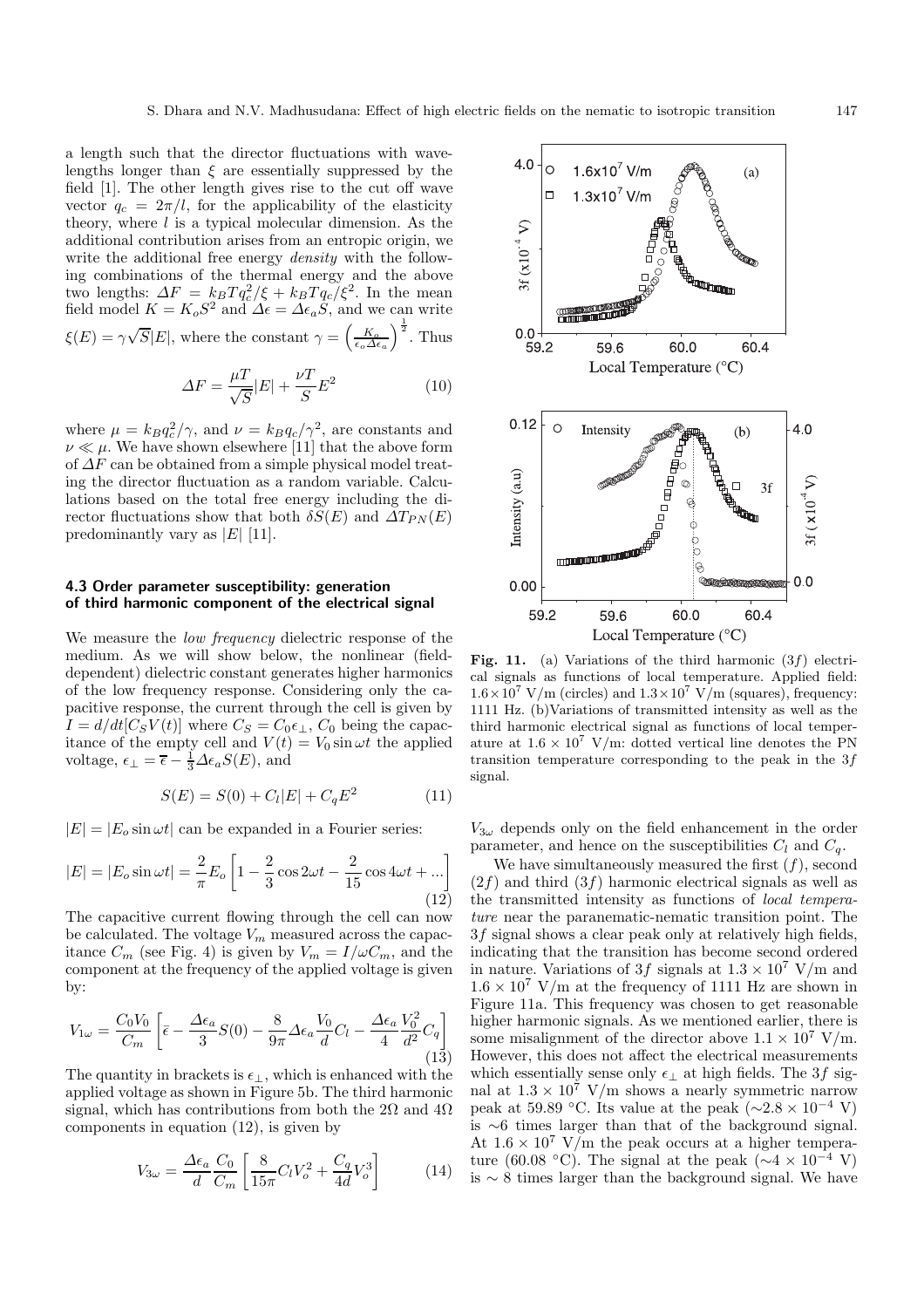

**Fig. 12.** Variations of third  $(3f)$  and second  $(2f)$  harmonic electrical signals across the paranematic-nematic transition region as functions of local temperature. Applied field:  $1.3 \times 10^7$  V/m, frequency: 1111 Hz.

estimated the tricritical field to be  $\approx 1.7 \times 10^7$  V/m for  $\Delta \epsilon_a = -10$ , from the electric field phase diagram given in reference [3]. Optical measurements could not be used to measure the order parameter  $S$  beyond  $1\times10^7$  V/m, and hence we could not precisely locate the tricritical point. As we mentioned earlier the steep variation of  $\epsilon_{\perp}$  upto  $9.8 \times 10^6$  V/m indicates that the transition is first ordered whereas the variation of  $\epsilon_{\perp}$  beyond  $1.3 \times 10^7$  V/m is smooth and gradual, indicating that the transition has become second ordered (see Fig. 5b). Further the electrical measurement shows a clear peak in the third harmonic signal and hence we believe that the field induced  $N_{U-}$  to  $N_B$  transition becomes tricritical near  $1.3 \times 10^7$  V/m. The lower experimental value of the tricritical field compared to the calculated one probably arises from the contribution of the field quenching of the director fluctuations to the thermodynamics of the PN transtion.

From the data shown in Figure 11 we find that in the nematic phase  $V_{3\omega}$  is  $\propto V_o^2$  rather than  $V_o^3$ . For example at  $59.4 \text{ °C}, V_{3\omega}/V_o^2$  is  $8.5 \times 10^{-10}$  V<sup>-1</sup> at  $1.3 \times 10^7$  V/m and  $8.4\times10^{10}$  V<sup>-1</sup> at  $1.61\times10^{7}$  V/m. At 59.6 °C this ratio increases to  $1.1 \times 10^{-9}$  V<sup>-1</sup> and  $1.0 \times 10^{-9}$  V<sup>-1</sup>. On the other hand, in the paranematic phase,  $V_{3\omega}$  is  $\propto V_0^3$ . For example at 60.3 °C,  $V_{3\omega}/V_0^3$  is  $1.4 \times 10^{-11}$  and  $1.3 \times 10^{-11}$  V<sup>-2</sup> respectively for the same applied fields. Thus it is clear that even at the high fields which are above the tricritical value, the main contribution to the susceptibility arises from the quenching of director fluctuations in the nematic phase. On the other hand, in the paranematic phase, the Kerr effect makes the dominant contribution to the susceptibility.

We show the variations of the  $3f$  signal as well as the transmitted intensity in Figure 11b as functions of the local temperature at  $1.6 \times 10^7$  V/m. The temperature at which the 3f signal shows a peak (60.08  $\degree$ C) is indicated by a vertical dotted line (see Fig. 11b). It occurs at the middle of the steep variation of the transmitted intensity which is hence the actual bulk PN transition temperature.

Under a strong electric field, the PN transition becomes second ordered and the dipole moments of the molecules may get correlated over large domains near this transition. Due to the slow dynamics near the transition point the domains may not be able to reorient at the frequency of the applied field. As a result a second harmonic electrical signal  $(2f)$  can be generated [8]. The variation of measured 2f component of the electrical signal across the paranematic-nematic transition at  $1.3 \times 10^7$  V/m is shown in Figure 12. There is some background signal due to the nonlinearity of the voltage amplifier. However near the PN transition point, a small peak in 2f signal which is ∼20% higher than the background is seen and it occurs at the same temperature as that of the peak in the 3f component (Fig. 12). It probably indicates the presence of polarized domains that do not reorient with the field [8].

# **5 Conclusions**

We have presented the high electric field phase diagram of a nematic liquid crystal with  $\Delta \epsilon < 0$ . In the nematic phase the field induced enhancement in the order parameter is analysed using the Kerr effect as well as the quenching of macroscopic director fluctuations by the field. The temperature variations of the relevant susceptibilities  $(C_q$  and  $C_l$ )indicate that the latter contribution dominates. The uniaxial negative order parameter  $(S_{U-})$  in the paranematic phase is estimated from the dielectric constant data. It varies as  $E^2$  indicating that the contribution comes from the Kerr effect only. Our measurements as well as the data available in the literature show that under an electric field the paranematic-nematic transition temperature  $(T_{PN})$  varies *lineraly* with  $|E|$  in both materials with  $\Delta \epsilon$  < 0 and  $\Delta \epsilon$  > 0. It is argued that the quenching of the director fluctuations under strong electric fields significantly contributes to the thermodynamics of the nematic to paranematic transition. At relatively high fields, the third harmonic electrical signal which is a measure of the susceptibility of the medium exhibits a peak at the transition temperature indicating that the transition has become second ordered. Analysis of the third harmonic signal also shows that near  $\mathcal{T}_{PN}$  the main contribution to the order parameter susceptibility of the nematic phase comes from the quenching of the director fluctuations even at high fields. The detection of a very small, sharp peak in the second harmonic signal which arises at the same temperature where the third harmonic signal diverges indicates the presence of polarised domains near the transition point.

Our results illustrate the dominant contribution made by the quenching of (transverse) director fluctuations by the external field to various measured properties. A rigorous theoretical model of the electric field phase diagram should take into account this effect, even when the transition is first ordered. Near the critical point in materials with  $\Delta \epsilon > 0$  and above the tricritical point in materials with  $\Delta \epsilon < 0$ , the fluctuations in the magnitude of order parameter also should contribute to the problem.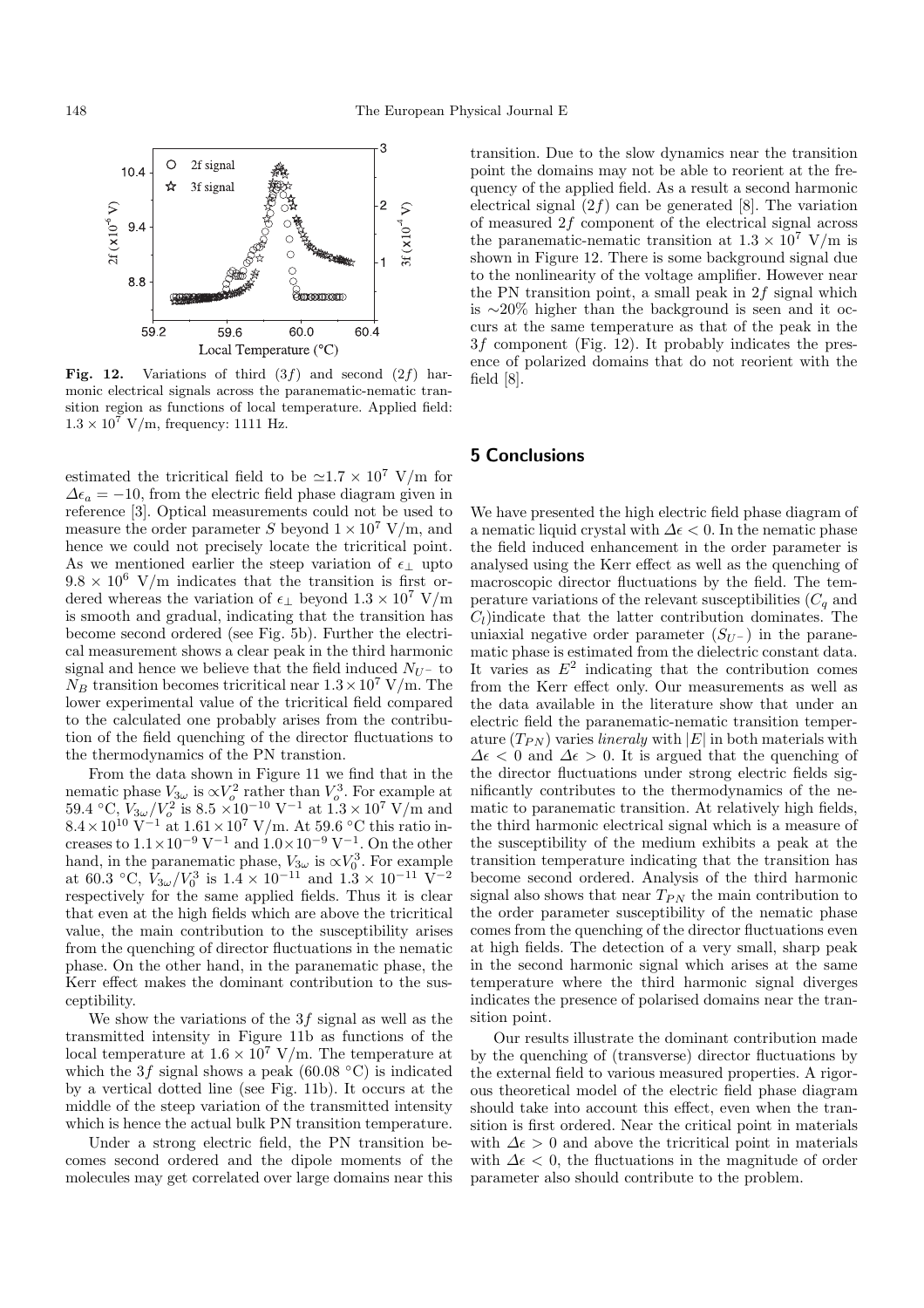S. Dhara and N.V. Madhusudana: Effect of high electric fields on the nematic to isotropic transition 149

## **References**

- 1. P.G. de Gennes, J. Prost, *The Physics of Liquid Crystals* (Clarendon Press, Oxford, 1993)
- 2. E.F. Grasmbergen, L. Longa, W.H. de Jeu, Phys. Rep. **135**, 195 (1986)
- 3. C. Fan, M.J. Stephen, Phys. Rev. Lett. **25**, 500 (1970)
- 4. A.J. Nicastro, P.H. Keyes, Phys. Rev. A **30**, 3156 (1981)
- 5. L. Lelidis, G. Durand, Phys. Rev. E **48**, 3822 (1993)
- 6. L. Lelidis, M. Nobili, G. Durand, Phys. Rev. E **48**, 3818 (1993)
- 7. G. Basappa, N.V. Madhusudana, Mol. Cryst. Liq. Cryst. **288**, 161 (1996)
- 8. G. Basappa, N.V. Madhusudana, J. Eur. Phys. B **1**, 179 (1998)
- 9. B. Malraison, Y. Poggi, E. Guyon, Phys. Rev. A **21**, 1012 (1980)
- 10. D.A. Dunmur, K. Szumilin, T.F. Waterworth, Mol. Cryst. Liq. Cryst. **149**, 385 (1986); D.A. Dunmur, K. Szumilin, Liq. Cryst. **6**, 449 (1989); P.P Muhoray, D.A. Dunmur, Mol. Cryst. Liq. Cryst. **97**, 337 (1983); D.A. Dunmur, P.P. Muhoray, J. Phys. Chem. **92**, 1406 (1988)
- 11. S. Dhara, N.V. Madhusudana, Europhys. Lett. **67**, 411 (2004)
- 12. M. Sorai, in *Liquid Crystals: Nematics*, edited by D. Dunmur, A. Fukuda, G.R. Luckhurst (INSPEC, London, 2000), p. 141
- 13. I. Haller, H.A. Huggins, H.R. Lilienthal, T.R. McGuire, J. Phys. Chem **77**, 950 (1973)
- 14. P. Sheng, Phys. Rev. A **26**, 1610 (1982)
- 15. W. Helfrich, Z. Natruforsch. **33a**, 305 (1978)
- 16. S. Dhara, N.V. Madhusudana, Eur. Phys. J. E **13**, 401 (2004)